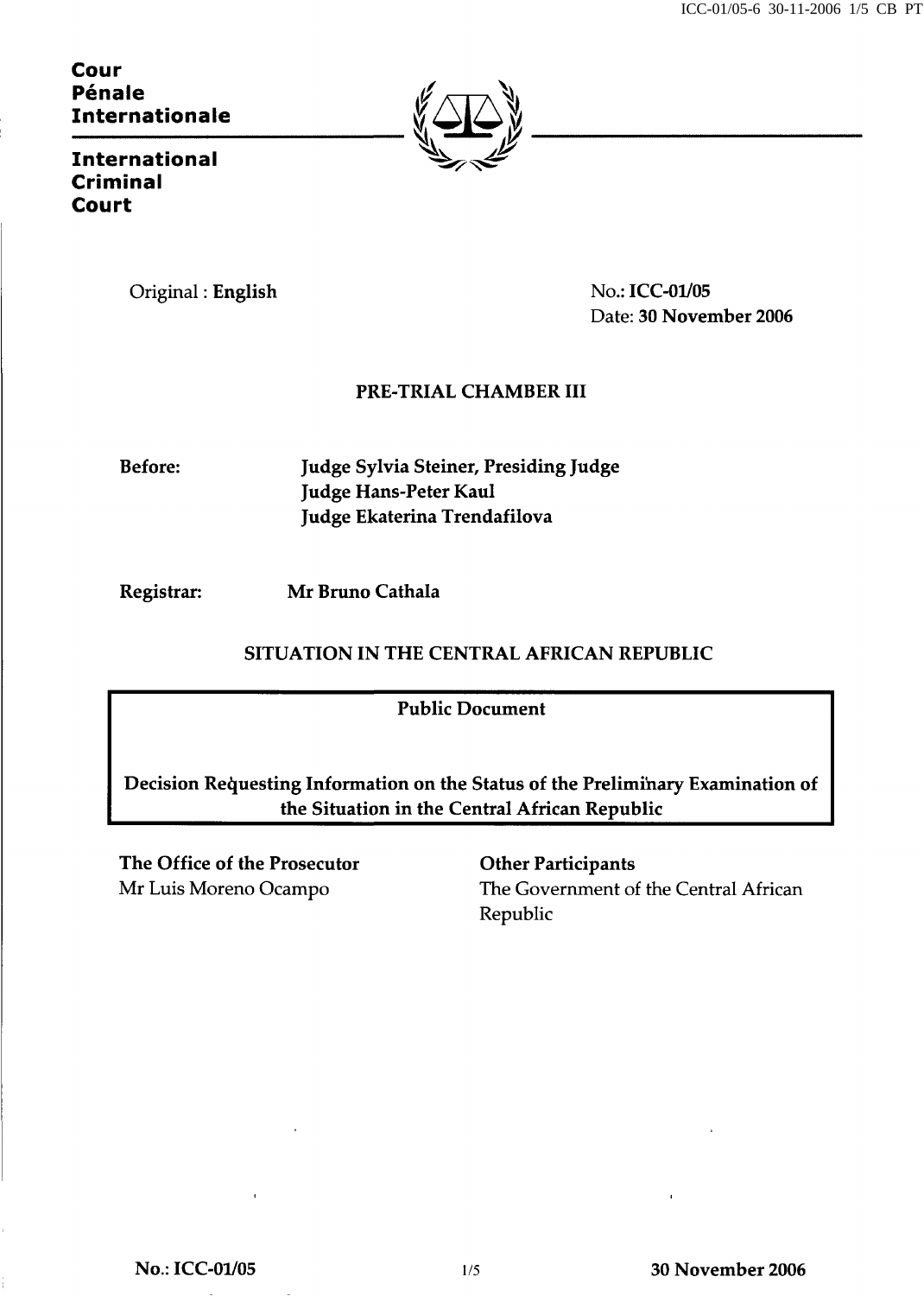PRE-TRIAL CHAMBER III ("the Chamber") of the International Criminal Court ("the Court");

NOTING the referral to the Prosecutor of the situation in Central African Republic ("CAR") by the Government of the Central African Republic pursuant to article 13 (a) and 14 of the Statute on 22 December 2004;<sup>1</sup>

NOTING the public announcement of said referral made by the Prosecutor on 7 January 2005, in which the latter stated that "in accordance with the Rome Statute and the Rules of Procedure and Evidence, the Prosecutor will carry out an analysis in order to determine whether to initiate an investigation", and that for this purpose the Prosecutor "will seek additional information in relation to the criteria set out in the Statute, including the gravity of alleged crimes, any relevant national proceedings, and the interests of justice";<sup>2</sup>

NOTING the "Decision Assigning the Situation in the Central African Republic to Pre-Trial Chamber III",<sup>3</sup> issued by the Presidency on 19 January 2005;

NOTING the "Transmission par le Greffier d'une Requête aux Fins de Saisine de la Chambre Préliminaire de la Cour Pénale Internationale et Annexes Jointes",<sup>4</sup>, filed on 27 September 2006, whereby the Registry, filed in the record of the CAR situation the request made to the Chamber by the Government of the Central African Republic ("the CAR Request") to:

 $\frac{1}{2}$  See ICC/05-1 and ICC/05- Conf-Anx1, p. 2.

<sup>2</sup> ICC/OTP/2005.39-EN.

<sup>3</sup> ICC/05-1.

<sup>4</sup> ICC-01/05-5-Conf.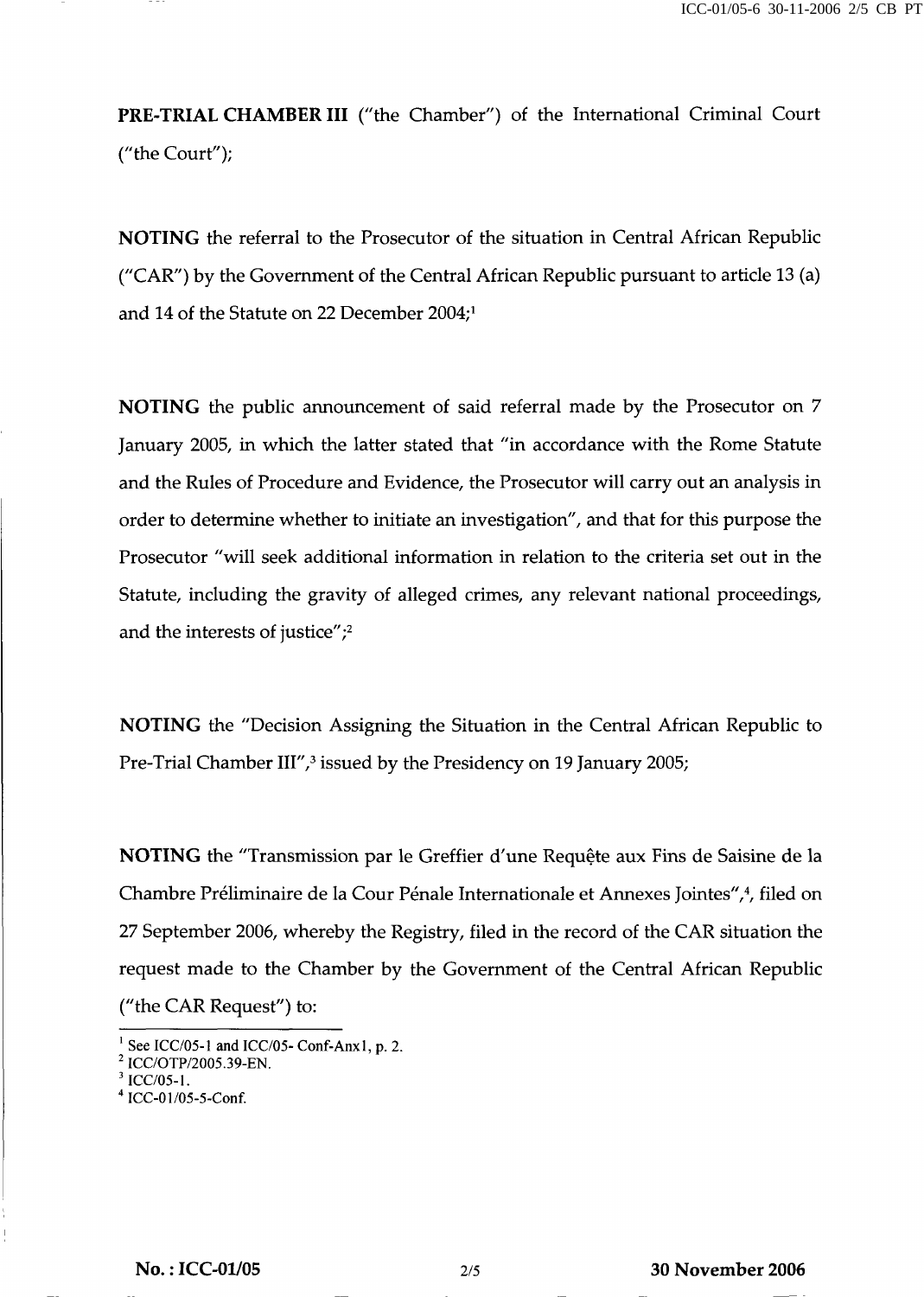- (i) Request that the Prosecutor provide information on the alleged failure to decide, within a reasonable time, whether or not to initiate an investigation pursuant to rules 105(1) and 105(4) of the Rules of Procedure and Evidence;
- (ii) Take measures under article 56(3) of the Statute to preserve evidence; and
- (iii) Take measures pursuant to rule 87 of the Rules of Procedure and Evidence to protect the victims;

NOTING articles 13 (a), 14,18 (1) and 53 (1) of the Statute, rules 104 and 105(1) of the Rules of Procedure and Evidence ("the Rules") and regulation 46 (2) of the Regulations of the Court ("the Regulations");

CONSIDERING that, pursuant to article 18 (1) of the Statute, the Prosecutor shall notify all States Parties, including the State Party which referred the situation, when he decides to commence an investigation;

CONSIDERING further that, pursuant to rule 105 (1) of the Rules, the Prosecutor shall "promptly" inform in writing the State which referred the situation when he decides not to initiate an investigation;

CONSIDERING, that in light of these provisions, the State which referred the situation has a right to be informed by the Prosecutor and therefore to ask the Chamber to request that the Prosecutor provide the said information insofar as the Chamber is responsible, pursuant to regulation 46 (2) of the Regulations, "for any matter, request, or information arising out of the situation assigned to it".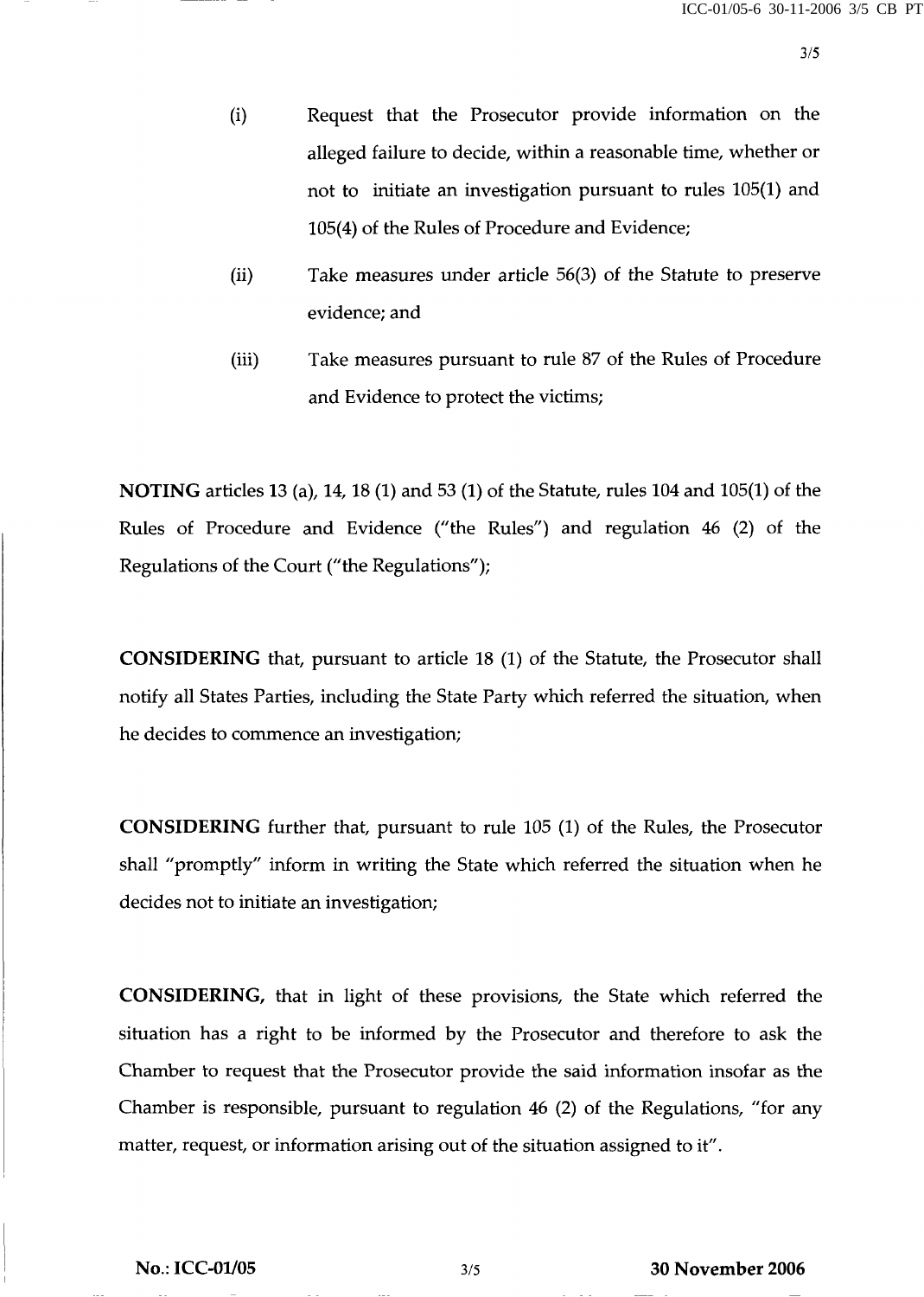CONSIDERING that, in the view of the Chamber, the preliminary examination of a situation pursuant to article 53 (1) of the Statute and rule 104 of the Rules must be completed within a reasonable time from the reception of a referral by a State Party under articles 13 (a) and 14 of the Statute, regardless of its complexity;<sup>5</sup>

RECALLING that the preliminary examinations of the situations in the Democratic Republic of the Congo and Northern Uganda were completed within two to six months;

CONSIDERING that almost two years have passed since the Prosecutor received the referral of the Government of the Central African Republic and publicly announced his preliminary examination of the CAR situation; and that since the referral of the CAR situation to the Prosecutor the latter has given no information on the status of his preliminary examination of such situation;

CONSIDERING further that after the filing of the CAR Request on 27 September 2006, no information on the status of his ongoing preliminary examination of the CAR situation has been given by the Prosecutor to the Government of the Central African Republic,

<sup>&</sup>lt;sup>5</sup> A number of provisions of the Statute and the Rules embrace the "reasonable time" standard as well other related standards such as "without delay", "promptly" or "in an expeditious manner" in relation to the exercise of their functions by the different organs of the Court. See inter alia articles 61 (1) and (3), 64 (2), 67 (1) (c) and 82 (1) (d), and rules 24 (2) (b), 49 (1), 101 (1), 106 (1), 114 (1), 118 (1), 121 (1) and (6) and 132 (1).